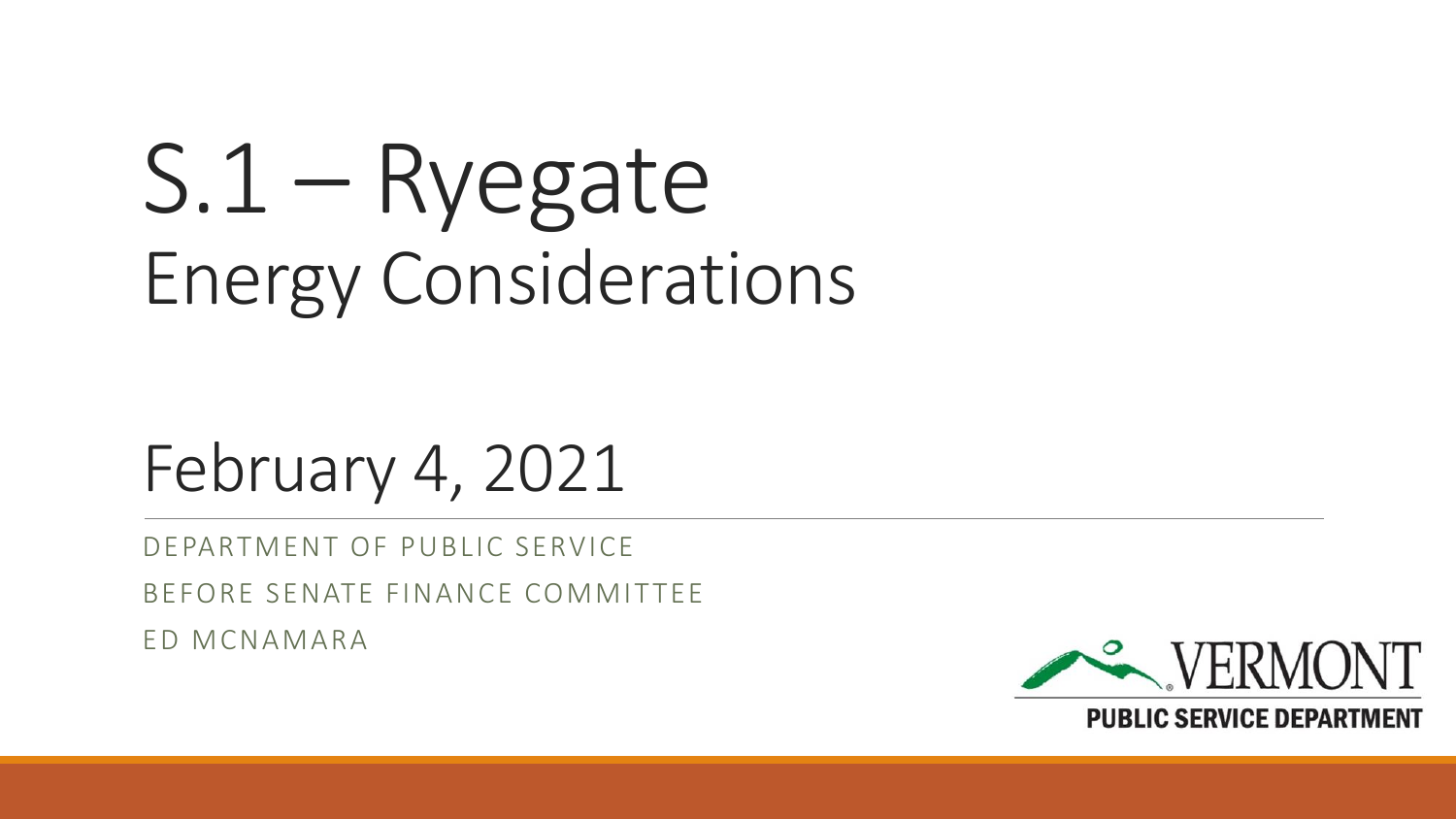# Key Provisions (for DPS)

The bill does not set the contract price, it sets the process

• Public Utility Commission proceeding creates transparency, opportunity to engage on issues

#### Requires PUC to consider a mechanism for encouraging more economic dispatch

- *"Mechanisms for encouraging dispatch of the proposed plant relative to the ISO New England wholesale energy price and value of regional renewable energy credits, while also respecting the physical operating parameters and fixed costs of the proposed plant."*
- Wholesale prices vary considerably over the year; this provision allows exploration of mechanism to reduce dispatch during low-priced periods

Helps maintain a baseload renewable resource and promotes resource diversity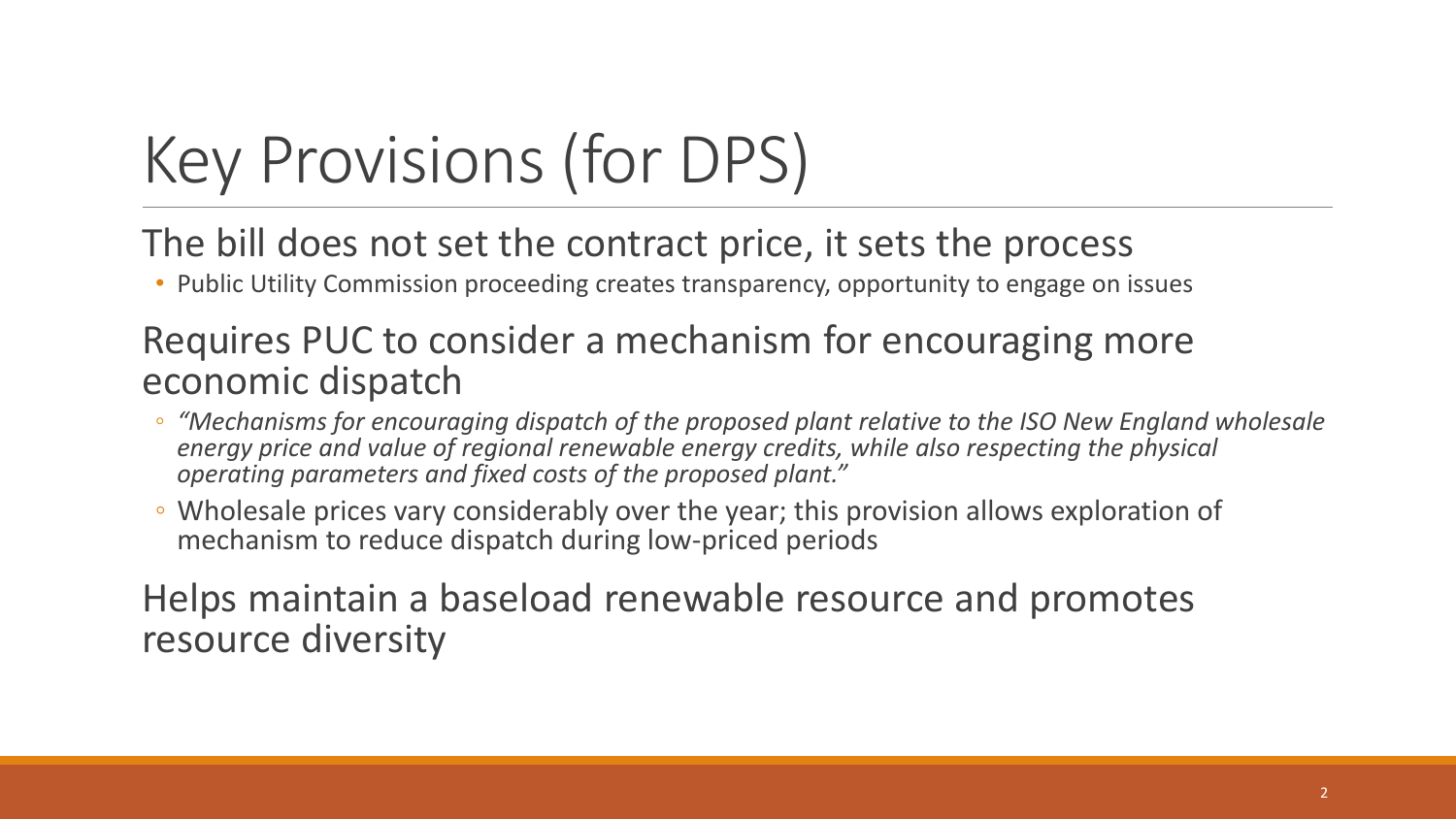#### In-State Renewable Resources

390 MW Solar PV

200 MW In-state hydro

150 MW Wind

70 MW Biomass

11 MW Landfill gas

5 MW Methane Digesters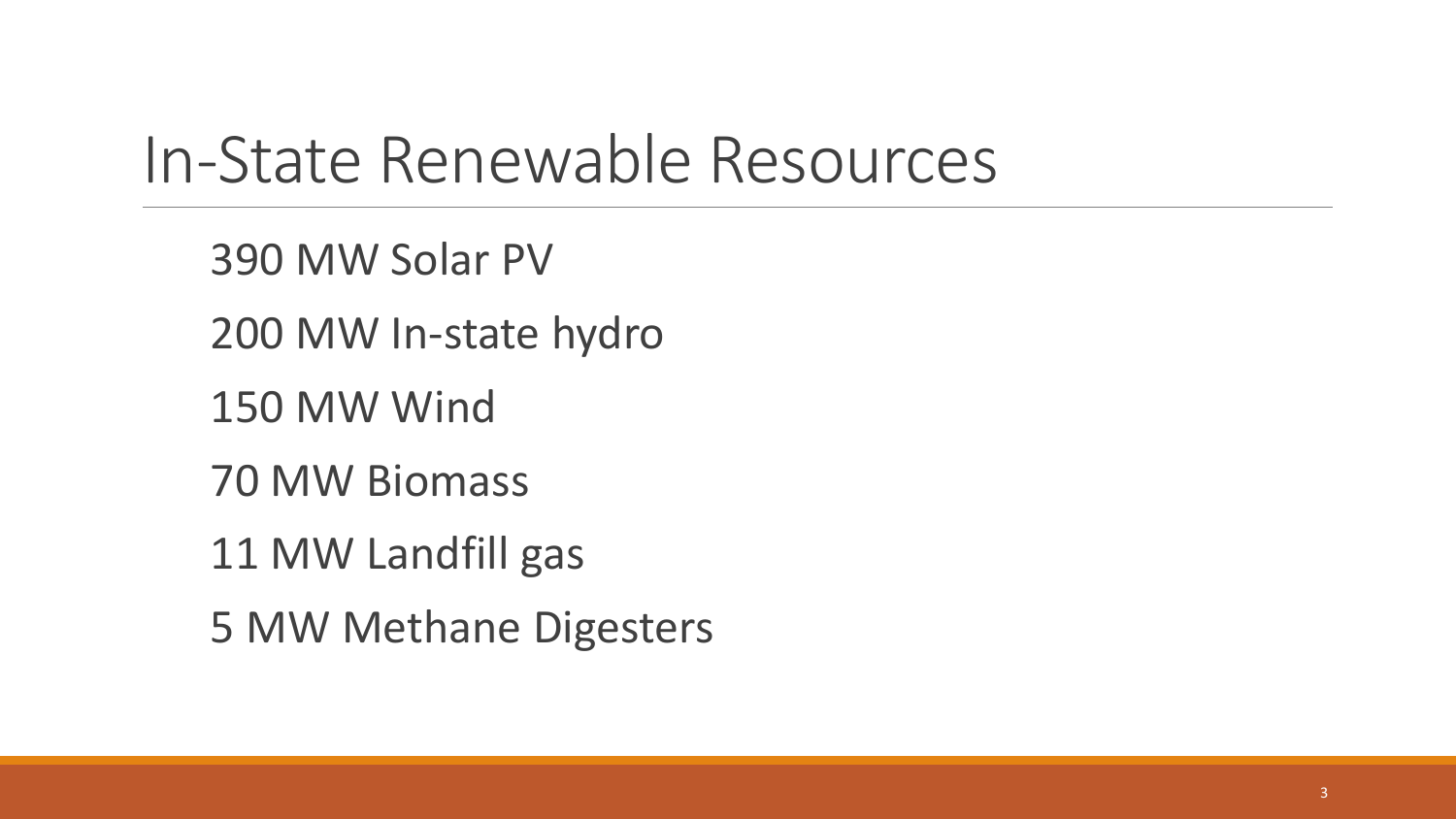# Electricity Products from Ryegate

#### Energy

- Baseload production provides consistent source of renewable electricity
- Energy prices tend to be low except during cold weather

#### **Capacity**

- Plant has a high capacity factor and rating in ISO-NE Forward Capacity Market
- Regional capacity prices continue to be fairly low

#### Renewable Energy Credits

- Plant produces high value RECs
- There can be considerable volatility in regional REC prices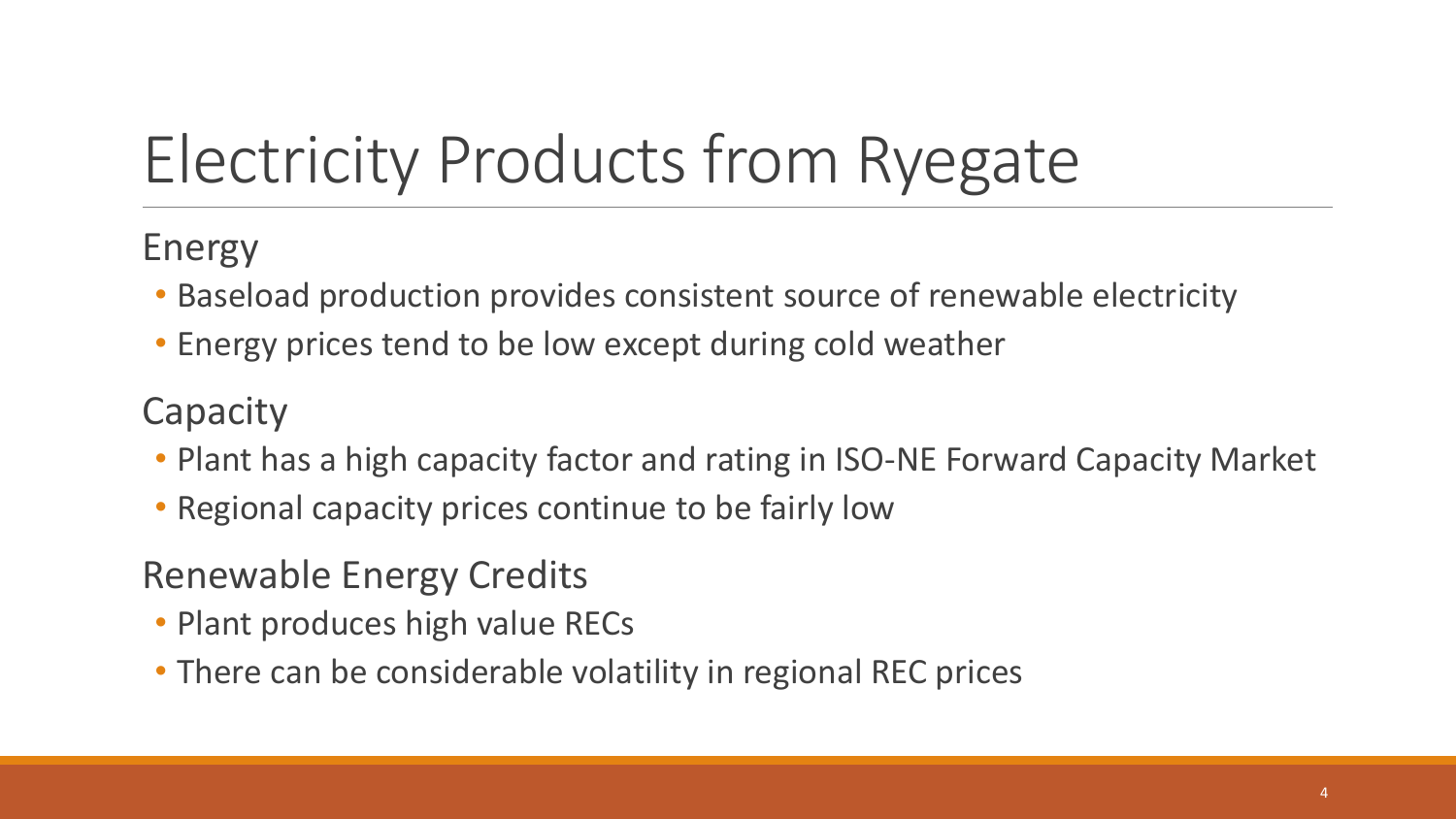#### Ryegate Costs vs. market prices

#### **Estimated 10-year levelized market prices**

| Energy         | $$37.80$ $$/$ MWh                     |
|----------------|---------------------------------------|
| Capacity       | $$4.79$ $$/MWh$                       |
| RECs (Class I) | $$31.50$ $$/MWh$                      |
| <b>Total</b>   | $$74.09$ $$\mathsf{\%}/\mathsf{MWh}$$ |

Ryegate's existing contract price: \$103/MWh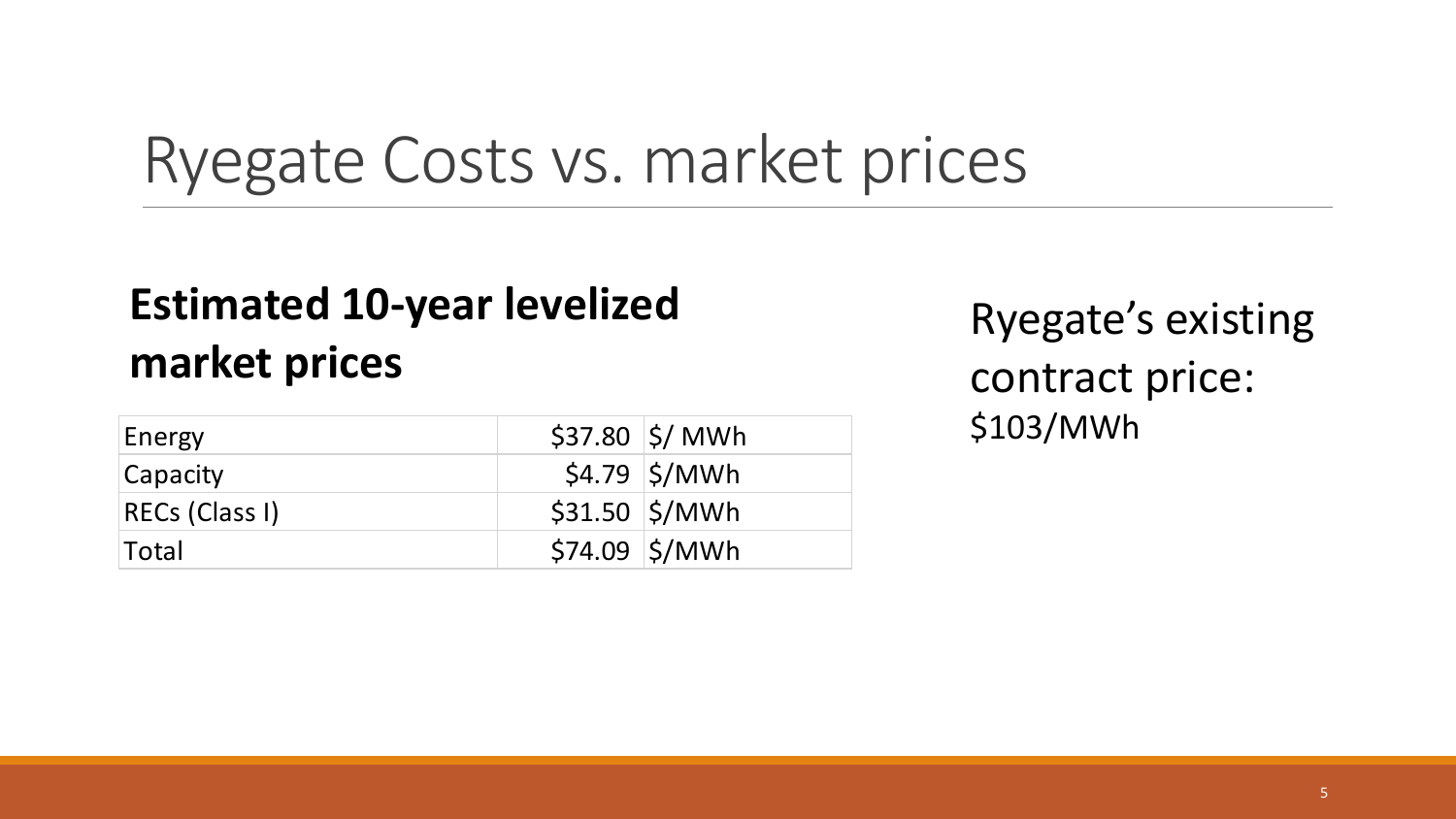# New England Wholesale Energy Prices

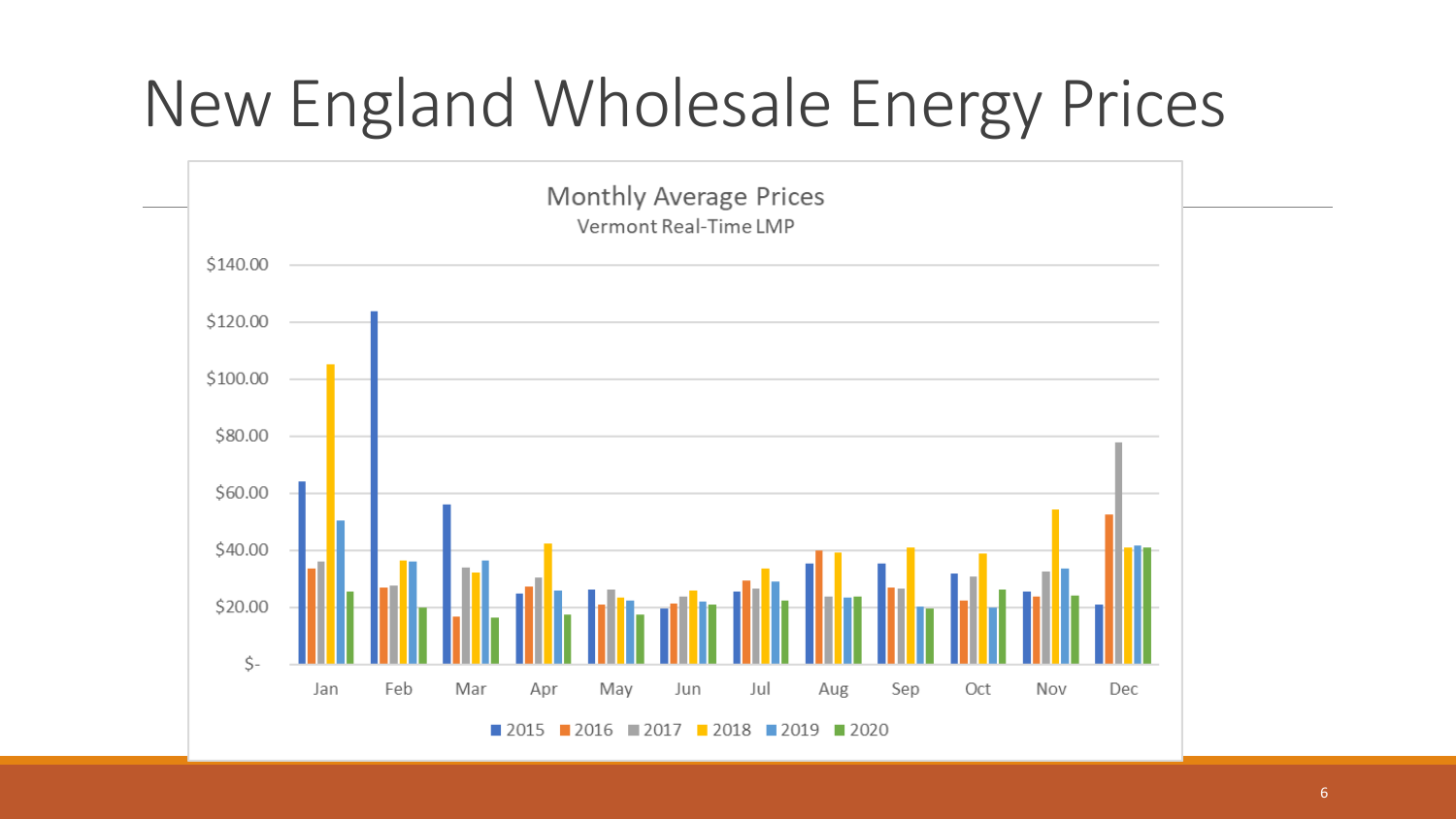### Cold weather and Wholesale Energy Prices



Friday, January 29, 2021 9:55 am ISO-NE Express

8 degrees in Boston and Hartford 7 degrees in Montpelier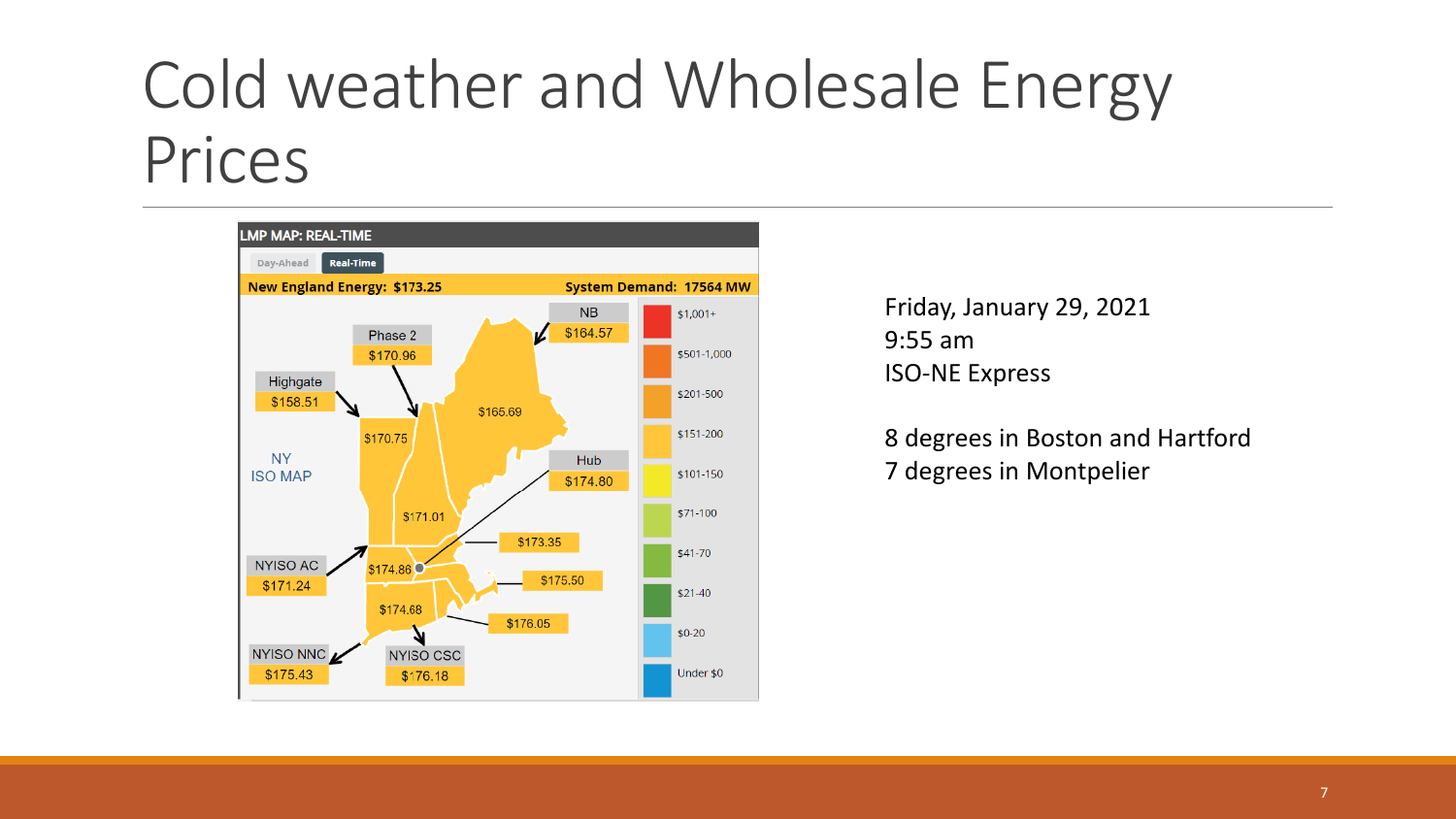### New England Capacity Prices

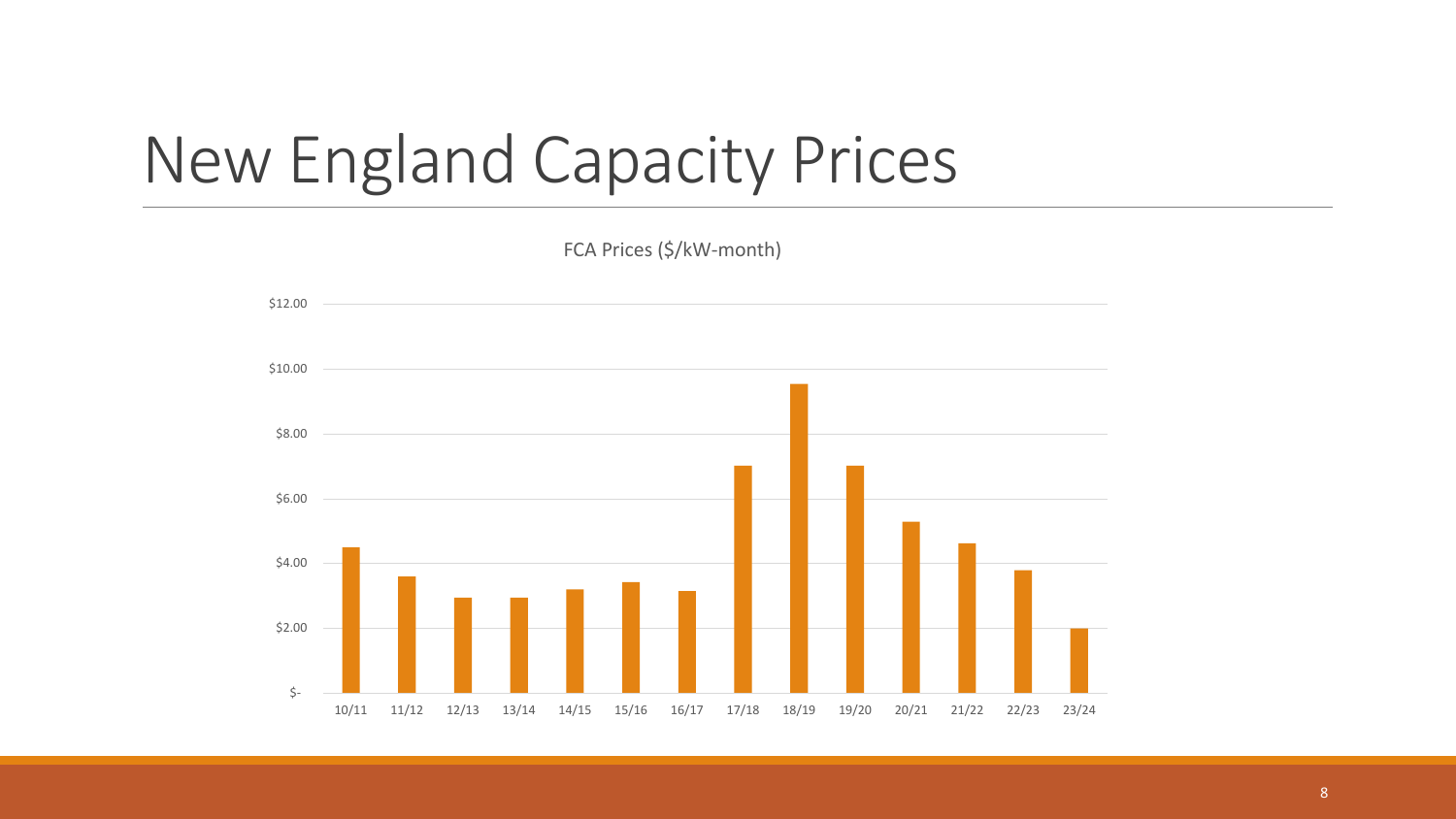### MA Regional Class I REC Prices



9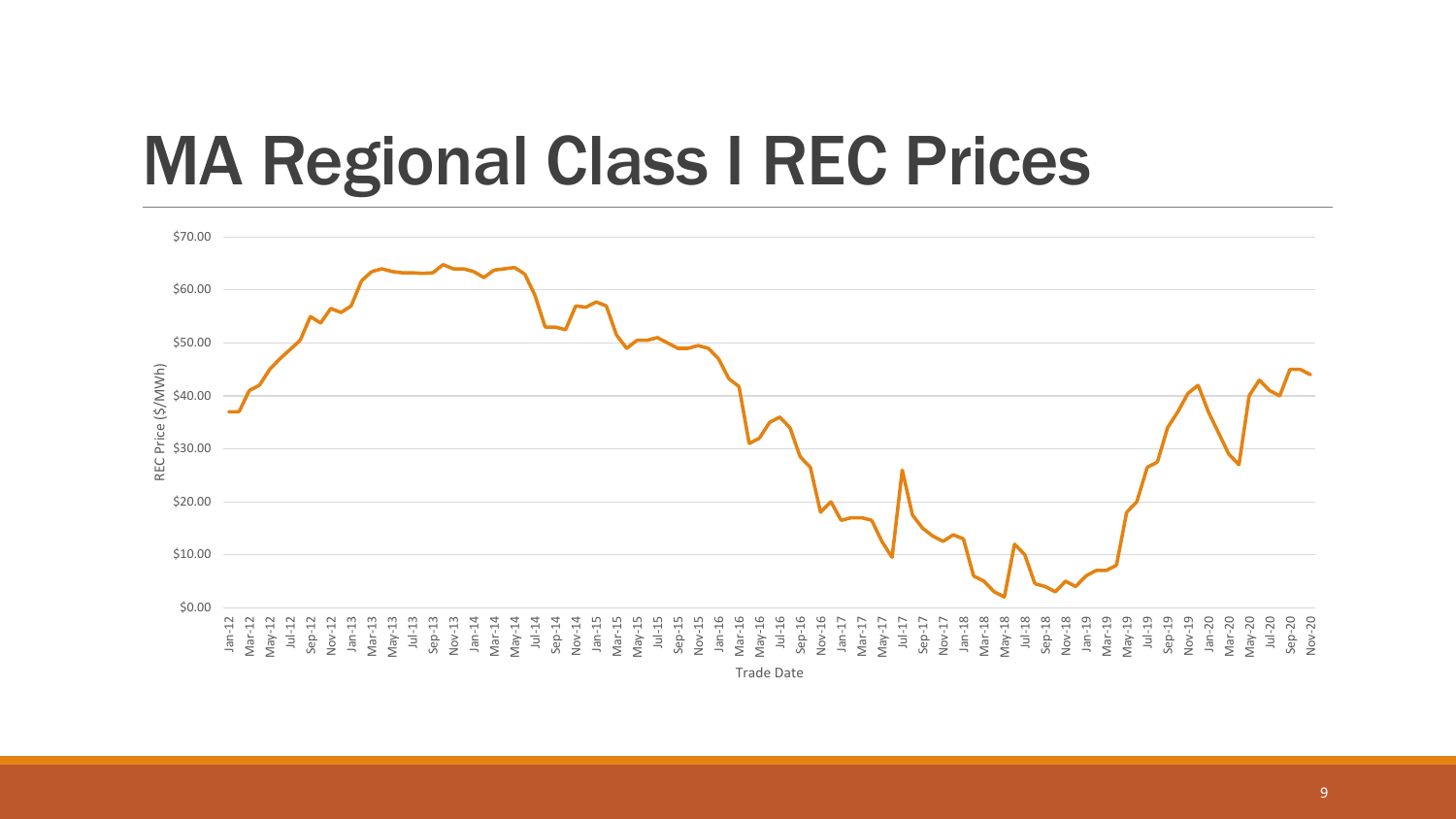### Cost Comparison of Renewable Resources